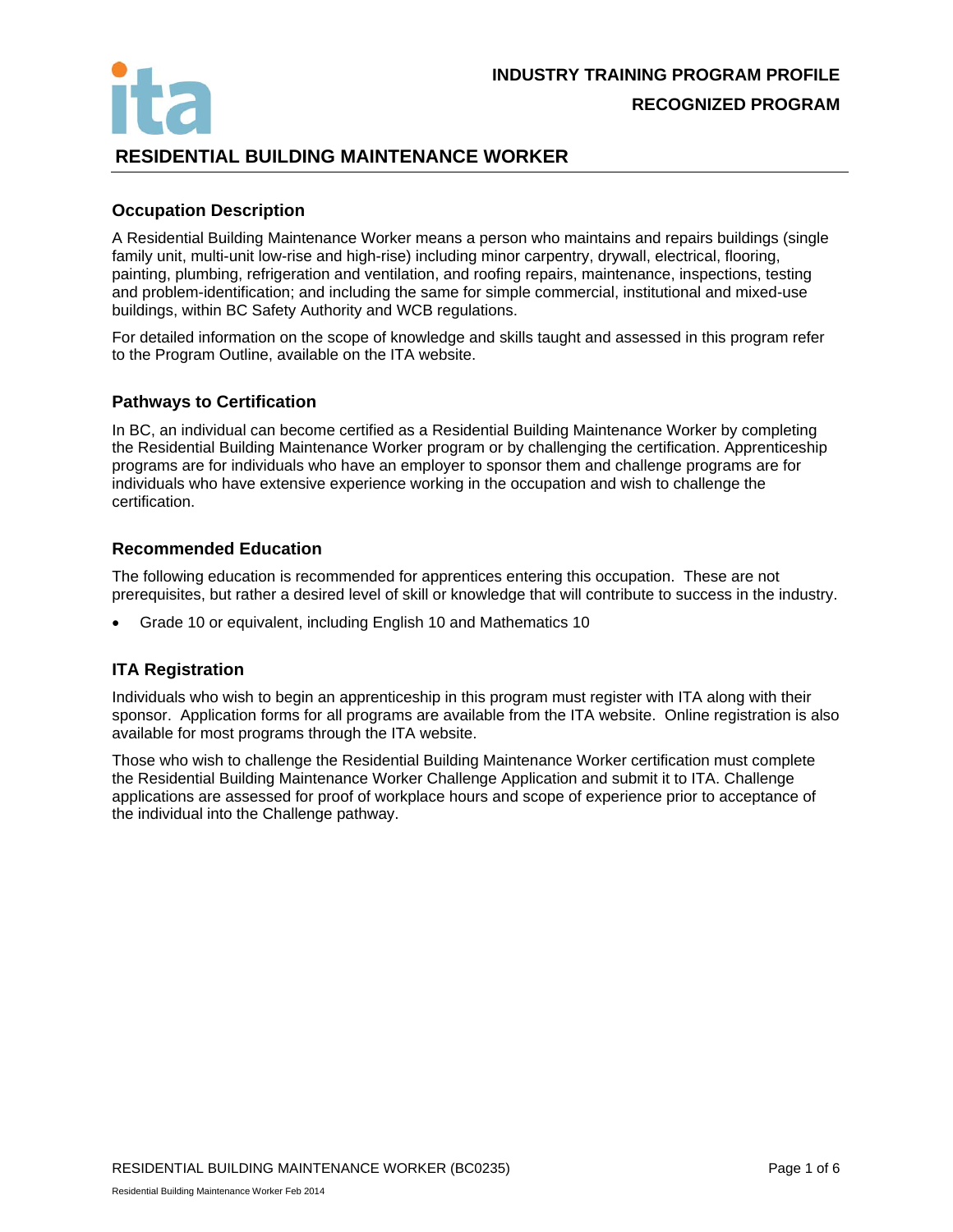

## **Apprenticeship Pathway**

This graphic provides an overview of the Residential Building Maintenance Worker apprenticeship pathway.



*\*Suggested duration based on 30‐hour week*

CROSS‐PROGRAM CREDITS

Individuals who hold the credentials below are entitled to receive partial credit toward the completion requirements of this program

*None*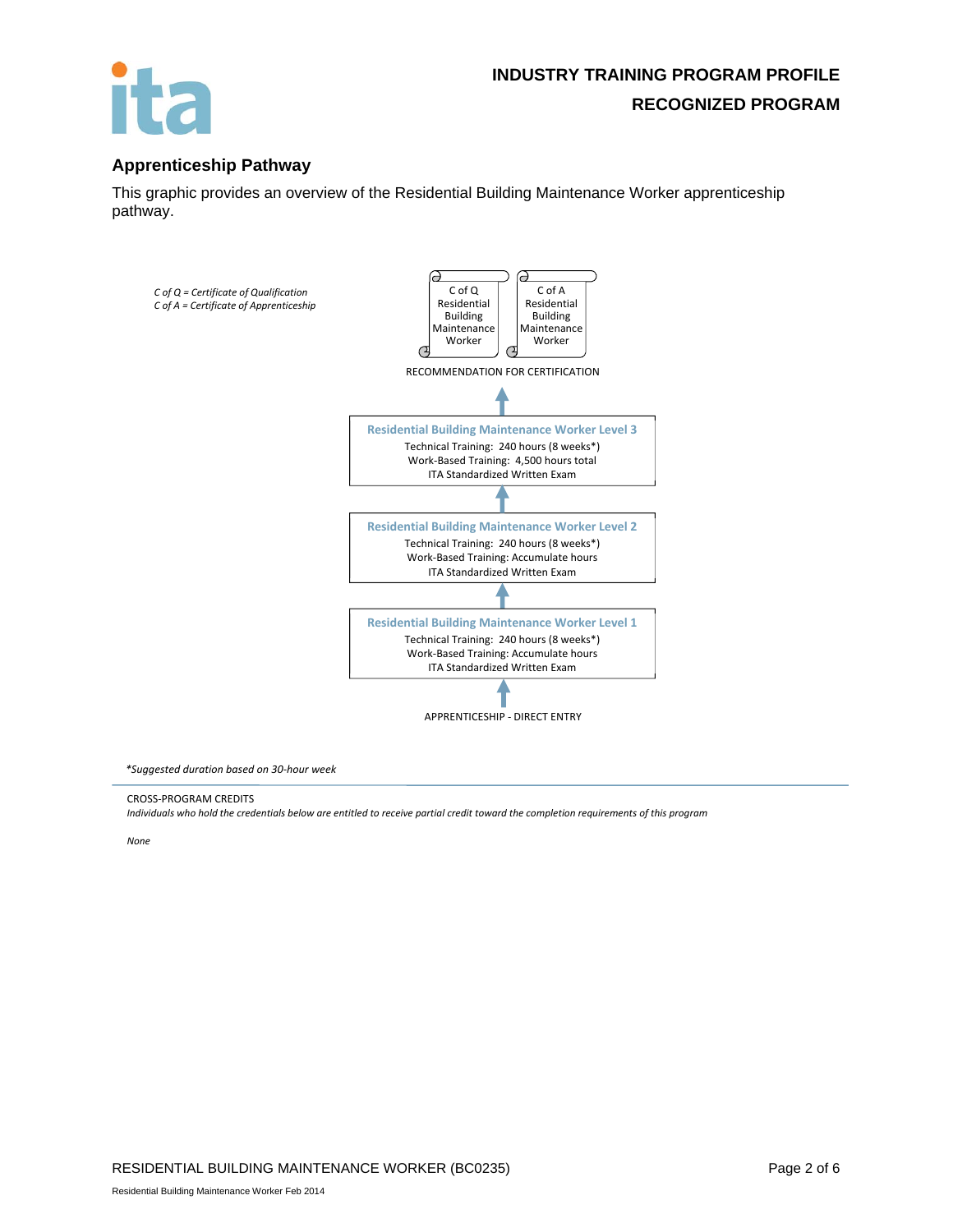

# **INDUSTRY TRAINING PROGRAM PROFILE**

## **RECOGNIZED PROGRAM**

|                                       | <b>Apprenticeship Program Standards</b>                                                                                                                                                                                                                                                                                                     |                                                                                                                                                                                                                                                                                          |  |  |  |
|---------------------------------------|---------------------------------------------------------------------------------------------------------------------------------------------------------------------------------------------------------------------------------------------------------------------------------------------------------------------------------------------|------------------------------------------------------------------------------------------------------------------------------------------------------------------------------------------------------------------------------------------------------------------------------------------|--|--|--|
| <b>Credentials Awarded</b>            | Residential Building Maintenance Worker – Certificate of Qualification<br>Residential Building Maintenance Worker - Certificate of Apprenticeship                                                                                                                                                                                           |                                                                                                                                                                                                                                                                                          |  |  |  |
| <b>ITA Registration Prerequisites</b> | • Agreement signed by the employer to sponsor the apprentice                                                                                                                                                                                                                                                                                |                                                                                                                                                                                                                                                                                          |  |  |  |
| <b>Completion Requirements</b>        | Certification as a Residential Building Maintenance Worker is awarded upon successful<br>completion of:                                                                                                                                                                                                                                     |                                                                                                                                                                                                                                                                                          |  |  |  |
|                                       | Requirement                                                                                                                                                                                                                                                                                                                                 | Level of Achievement Required                                                                                                                                                                                                                                                            |  |  |  |
|                                       | <b>Technical Training</b>                                                                                                                                                                                                                                                                                                                   | Minimum 70% in each level of technical training:<br>• Level 1: 240 hours (or 8 weeks*) and<br>ITA standardized written exam<br>• Level 2: 240 hours (or 8 weeks*) and<br>ITA standardized written exam<br>• Level 3: 240 hours (or 8 weeks*) and<br><b>ITA</b> standardized written exam |  |  |  |
|                                       | Work-Based Training                                                                                                                                                                                                                                                                                                                         | $-4,500$ hours                                                                                                                                                                                                                                                                           |  |  |  |
|                                       | Recommendation for Certification                                                                                                                                                                                                                                                                                                            | • Recommendation for certification signed by<br>the Sponsor and an individual holding<br>credentials eligible for sign-off authority                                                                                                                                                     |  |  |  |
|                                       | (*Assuming 30 hours in school per week)                                                                                                                                                                                                                                                                                                     |                                                                                                                                                                                                                                                                                          |  |  |  |
| <b>Program Duration</b>               | Duration varies depending on how training is delivered, but the program generally takes<br>three years to complete.                                                                                                                                                                                                                         |                                                                                                                                                                                                                                                                                          |  |  |  |
|                                       | The technical training requirement is typically met through block-release training (full-<br>time, at school) delivered by an ITA-approved training provider. It can also be met<br>through approved alternative training models (e.g., distance education, online, part-time)<br>and/or level challenge where these options are available. |                                                                                                                                                                                                                                                                                          |  |  |  |
| <b>Sign-off Authority</b>             | Credentials eligible to sign-off on the Recommendation for Certification:                                                                                                                                                                                                                                                                   |                                                                                                                                                                                                                                                                                          |  |  |  |
|                                       | • Residential Building Maintenance Worker – Certificate of Qualification<br>• ITA-issued letter authorizing supervision and sign-off of apprentices in this occupation                                                                                                                                                                      |                                                                                                                                                                                                                                                                                          |  |  |  |
| Challenging a Level                   | The following levels of technical training can be challenged for advanced placement in<br>this program:                                                                                                                                                                                                                                     |                                                                                                                                                                                                                                                                                          |  |  |  |
|                                       | • None                                                                                                                                                                                                                                                                                                                                      |                                                                                                                                                                                                                                                                                          |  |  |  |
| <b>Cross-Program Credits</b>          | Individuals who hold the credentials listed below are entitled to receive partial credit<br>toward the completion requirements of this program<br>• None                                                                                                                                                                                    |                                                                                                                                                                                                                                                                                          |  |  |  |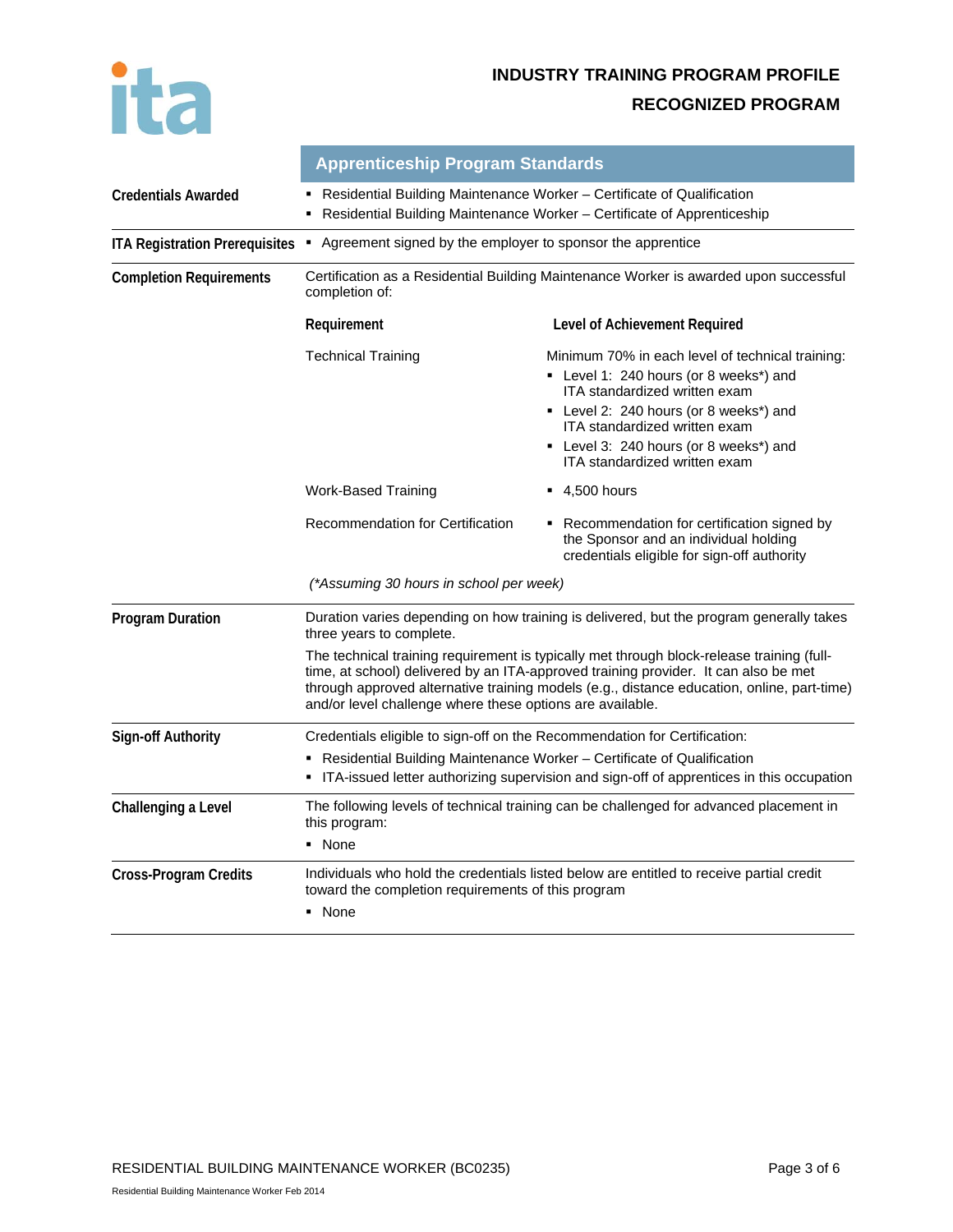

## **Challenge Pathway**

This graphic provides an overview of the Residential Building Maintenance Worker challenge pathway.



CREDIT FOR PRIOR LEARNING Individuals who hold the credentials listed below are entitled to receive partial credit toward the completion requirements of this program

*None*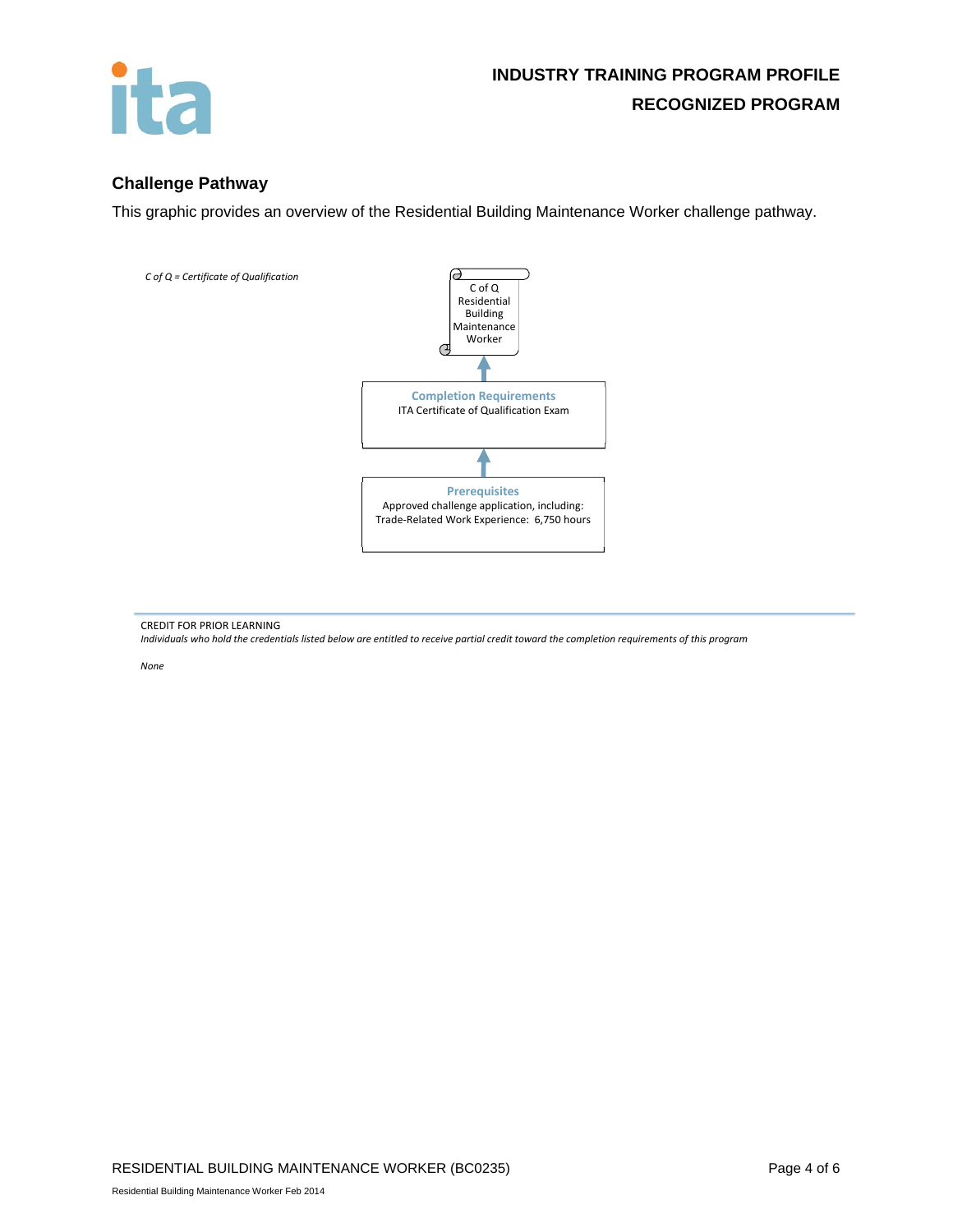

# **INDUSTRY TRAINING PROGRAM PROFILE RECOGNIZED PROGRAM**

|                                       | <b>Challenge Program Standards</b>                                                                                                                                           |                               |  |  |
|---------------------------------------|------------------------------------------------------------------------------------------------------------------------------------------------------------------------------|-------------------------------|--|--|
| <b>Credentials Awarded</b>            | Residential Building Maintenance Worker - Certificate of Qualification                                                                                                       |                               |  |  |
| <b>ITA Registration Prerequisites</b> | An approved Challenge Application, which includes:<br>• 6.750 documented hours of directly related experience working in the occupation                                      |                               |  |  |
| <b>Credit for Prior Learning</b>      | Individuals who hold the credentials listed below are considered to have met, or partially<br>met, the prerequisites for challenging this program:<br>None<br>$\blacksquare$ |                               |  |  |
| <b>Completion Requirements</b>        | Certification as a Residential Building Maintenance Worker is awarded upon successful<br>completion of:                                                                      |                               |  |  |
|                                       | Requirement                                                                                                                                                                  | Level of Achievement Required |  |  |
|                                       | ITA Certificate of Qualification Exam                                                                                                                                        | Minimum 70%<br>п.             |  |  |